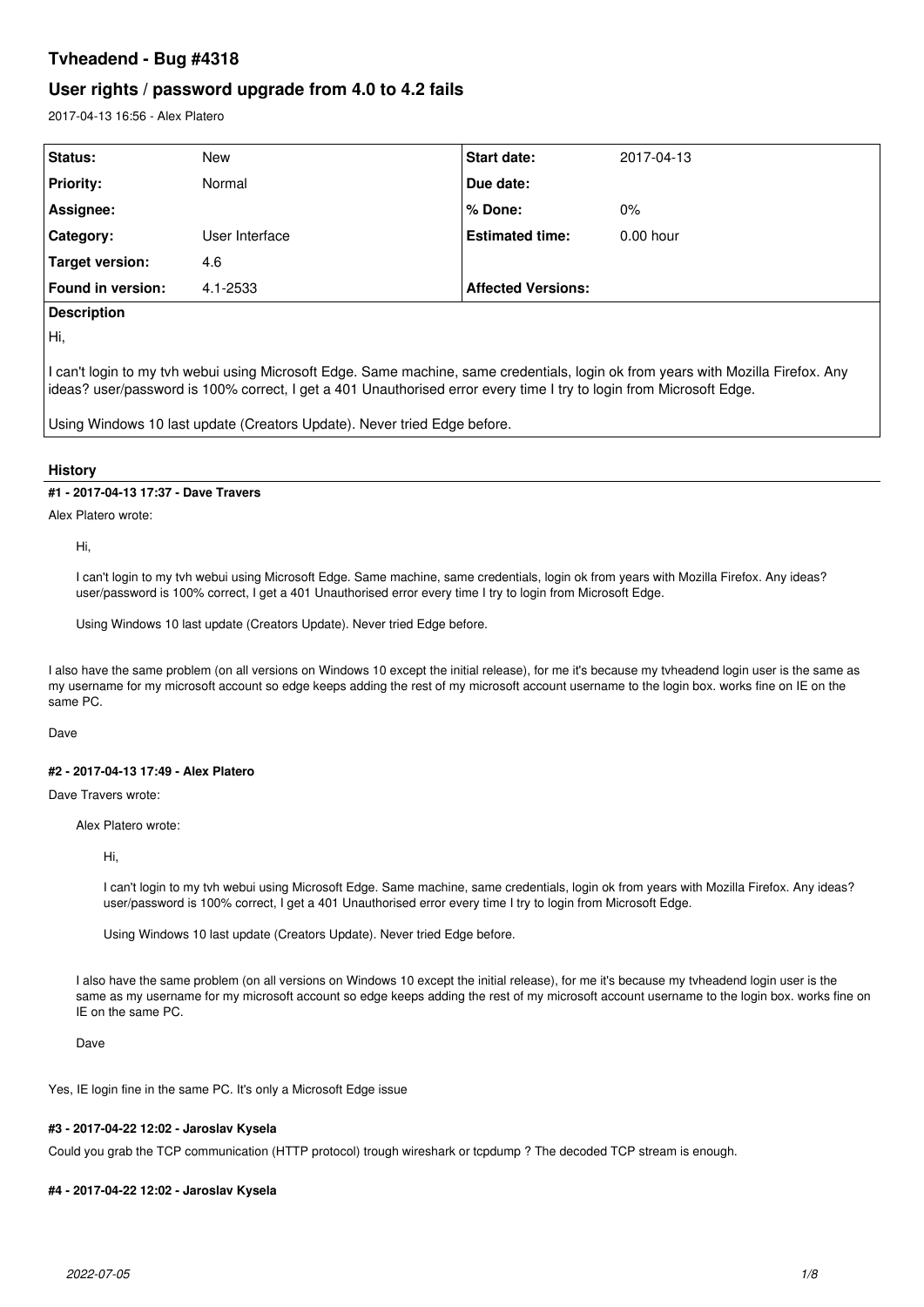*- Target version set to 4.4*

### **#5 - 2017-04-22 13:01 - Alex Platero**

*- File dumpfile added*

# Jaroslav Kysela wrote:

Could you grab the TCP communication (HTTP protocol) trough wireshark or tcpdump ? The decoded TCP stream is enough.

Hope this works, tcpdump file listening from my tvheadend server (192.168.1.2) on port 9981, receiving a connection from my PC with Edge (192.168.1.231)

# **#6 - 2017-04-22 17:32 - Jaroslav Kysela**

Could you confirm this bug?

<https://httpdot.org/howto/55-windows-10-edge-digest-authentication-fails-on-ip-addresses>

#### **#7 - 2017-04-22 17:33 - Jaroslav Kysela**

Just for a record, here's the decoded communication:

```
GET / HTTP/1.1
Accept: text/html, application/xhtml+xml, image/jxr, */*
Accept-Language: es-ES
User-Agent: Mozilla/5.0 (Windows NT 10.0; Win64; x64) AppleWebKit/537.36 (KHTML, like Gecko) Chrome/52.0.2743.
116 Safari/537.36 Edge/15.15063
Accept-Encoding: gzip, deflate
Host: 192.168.1.2:9981
Connection: Keep-Alive
HTTP/1.1 401 Unauthorized
Server: HTS/tvheadend
Cache-Control: no-cache
WWW-Authenticate: Digest realm="tvheadend", qop="auth", nonce="b277ca4350b265cf19e946ff7527e0b8", opaque="2939
124794b25f5277a5ac5998584bd6" 
Connection: Keep-Alive
Content-Type: text/html
Content-Length: 199
<!DOCTYPE HTML PUBLIC "-//IETF//DTD HTML 2.0//EN">
<HTML><HEAD>
<TITLE>401 Unauthorized</TITLE>
</HEAD><BODY>
<H1>401 Unauthorized</H1>
<P><A HREF="/logout">Default Login</A></P></BODY></HTML>
GET / HTTP/1.1
Accept: text/html, application/xhtml+xml, image/jxr, */*
Accept-Language: es-ES
User-Agent: Mozilla/5.0 (Windows NT 10.0; Win64; x64) AppleWebKit/537.36 (KHTML, like Gecko) Chrome/52.0.2743.
116 Safari/537.36 Edge/15.15063
Accept-Encoding: gzip, deflate
Host: 192.168.1.2:9981
Connection: Keep-Alive
HTTP/1.1 401 Unauthorized
Server: HTS/tvheadend
Cache-Control: no-cache
WWW-Authenticate: Digest realm="tvheadend", qop="auth", nonce="b277ca4350b265cf19e946ff7527e0b8", opaque="2939
124794b25f5277a5ac5998584bd6" 
Connection: Keep-Alive
Content-Type: text/html
Content-Length: 199
<!DOCTYPE HTML PUBLIC "-//IETF//DTD HTML 2.0//EN">
<HTML><HEAD>
<TITLE>401 Unauthorized</TITLE>
</HEAD><BODY>
<H1>401 Unauthorized</H1>
<P><A HREF="/logout">Default Login</A></P></BODY></HTML>
GET / HTTP/1.1
```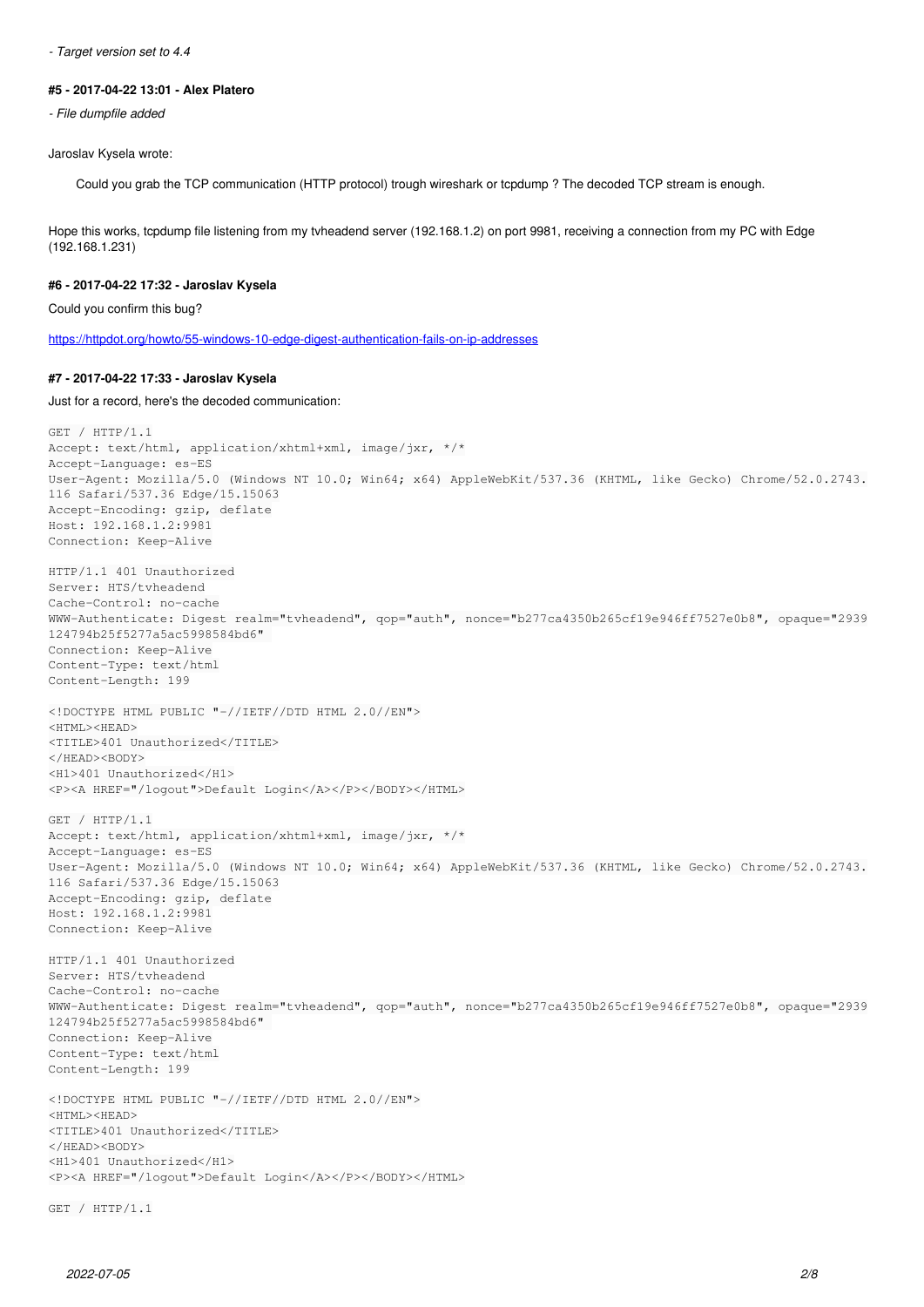Accept: text/html, application/xhtml+xml, image/jxr, \*/\* Accept-Language: es-ES User-Agent: Mozilla/5.0 (Windows NT 10.0; Win64; x64) AppleWebKit/537.36 (KHTML, like Gecko) Chrome/52.0.2743. 116 Safari/537.36 Edge/15.15063 Accept-Encoding: gzip, deflate Host: 192.168.1.2:9981 Connection: Keep-Alive HTTP/1.1 401 Unauthorized Server: HTS/tvheadend Cache-Control: no-cache WWW-Authenticate: Digest realm="tvheadend", qop="auth", nonce="b277ca4350b265cf19e946ff7527e0b8", opaque="2939 124794b25f5277a5ac5998584bd6" Connection: Keep-Alive Content-Type: text/html Content-Length: 199 <!DOCTYPE HTML PUBLIC "-//IETF//DTD HTML 2.0//EN"> <HTML><HEAD> <TITLE>401 Unauthorized</TITLE> </HEAD><BODY> <H1>401 Unauthorized</H1> <P><A HREF="/logout">Default Login</A></P></BODY></HTML> GET / HTTP/1.1 Accept: text/html, application/xhtml+xml, image/jxr, \*/\* Accept-Language: es-ES User-Agent: Mozilla/5.0 (Windows NT 10.0; Win64; x64) AppleWebKit/537.36 (KHTML, like Gecko) Chrome/52.0.2743. 116 Safari/537.36 Edge/15.15063 Accept-Encoding: gzip, deflate Host: 192.168.1.2:9981 Connection: Keep-Alive HTTP/1.1 401 Unauthorized Server: HTS/tvheadend Cache-Control: no-cache WWW-Authenticate: Digest realm="tvheadend", qop="auth", nonce="b277ca4350b265cf19e946ff7527e0b8", opaque="2939 124794b25f5277a5ac5998584bd6" Connection: Keep-Alive Content-Type: text/html Content-Length: 199 <!DOCTYPE HTML PUBLIC "-//IETF//DTD HTML 2.0//EN"> <HTML><HEAD> <TITLE>401 Unauthorized</TITLE> </HEAD><BODY> <H1>401 Unauthorized</H1> <P><A HREF="/logout">Default Login</A></P></BODY></HTML> GET / HTTP/1.1 Accept: text/html, application/xhtml+xml, image/jxr, \*/\* Accept-Language: es-ES User-Agent: Mozilla/5.0 (Windows NT 10.0; Win64; x64) AppleWebKit/537.36 (KHTML, like Gecko) Chrome/52.0.2743. 116 Safari/537.36 Edge/15.15063 Accept-Encoding: gzip, deflate Host: 192.168.1.2:9981 Connection: Keep-Alive HTTP/1.1 401 Unauthorized Server: HTS/tvheadend Cache-Control: no-cache WWW-Authenticate: Digest realm="tvheadend", qop="auth", nonce="b277ca4350b265cf19e946ff7527e0b8", opaque="2939 124794b25f5277a5ac5998584bd6" Connection: Keep-Alive Content-Type: text/html Content-Length: 199 <!DOCTYPE HTML PUBLIC "-//IETF//DTD HTML 2.0//EN"> <HTML><HEAD> <TITLE>401 Unauthorized</TITLE> </HEAD><BODY> <H1>401 Unauthorized</H1> <P><A HREF="/logout">Default Login</A></P></BODY></HTML>

#### TVH is fine, the browser should authenticate.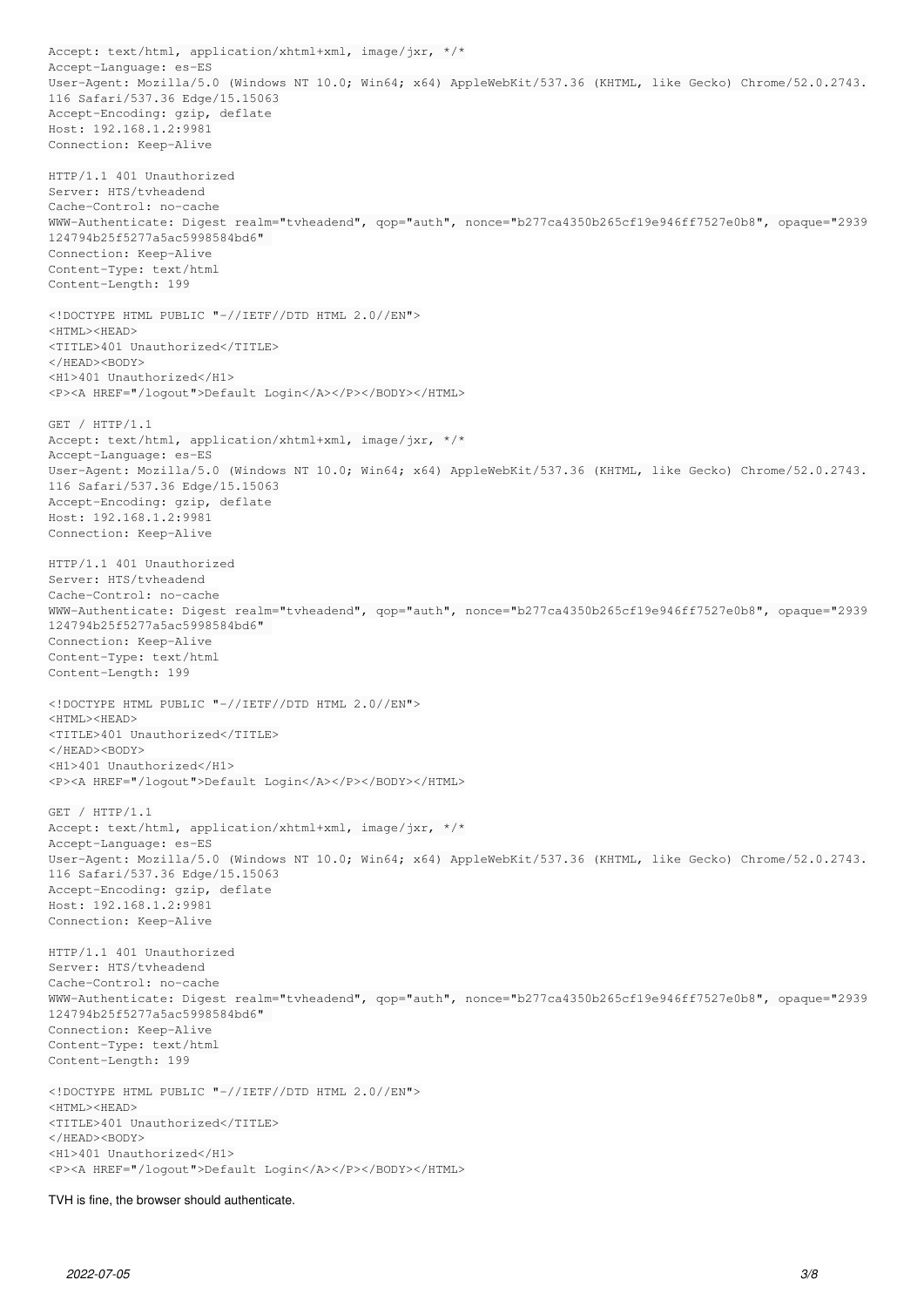### **#8 - 2017-04-22 18:03 - Mark Clarkstone**

I've had a look into this bug & using the information from the link above I observed the following:

- If I go direct to the interface, which loads<http://ip:9981/extjs.html>& login it works fine. I have a basic anonymous account, so the ui loads. Login username is the same as the windows account.
- After disabling the anon account, clearing all browser data, closing Edge and then loading the ui, I get a login prompt & cannot login. After hitting cancel & clicking default login link, it will eventually let me login after one or two tries.

So I think the solution is rather than just going to<http://ip:9981> try loading http://ip:9981/extis.html instead.

It's just Microsoft doing weird shit again!

#### **#9 - 2017-04-22 18:09 - Joe User**

I just tested on my win10 PC and edge works with

192.168.1.10:9981

or

#### http://192.168.1.10:9981

But when I closed it and opened again, even thought I did not select "save this passowrd", it automatically logged in - leading me to believe it never really closed. So I killed the 4 edge processes which were still running after I closed the window. When I restarted, it asked me for my password and It did not work. After the third time, it finally logged in. (I was very careful to use correct user/password, so it was not a typo...)

Don't have time to capture tcp now, but can later if you think it will help.

#### **#10 - 2017-04-22 18:19 - Mark Clarkstone**

Joe User wrote:

I just tested on my win10 PC and edge works with

Are you running the "Creators update"? I am.

[...] or [...]

But when I closed it and opened again, even thought I did not select "save this passowrd", it automatically logged in - leading me to believe it never really closed. So I killed the 4 edge processes which were still running after I closed the window. When I restarted, it asked me for my password and It did not work. After the third time, it finally logged in. (I was very careful to use correct user/password, so it was not a typo...)

Don't have time to capture tcp now, but can later if you think it will help.

# **#11 - 2017-04-22 20:47 - Alex Platero**

Tried with<http://192.168.1.2:9981/extjs.html>, I have a basic UI but can't authenticate with Edge.

Running Windows 10 Creators Update.

# **#12 - 2017-04-23 00:44 - saen acro**

Alex Platero wrote:

Tried with <http://192.168.1.2:9981/extjs.html>, I have a basic UI but can't authenticate with Edge.

Running Windows 10 Creators Update.

And before Creators Update can't login

### **#13 - 2017-04-23 10:20 - Joe User**

No, still using Anniversary Update (1607) (win10 home edition).

Mark Clarkstone wrote:

Joe User wrote: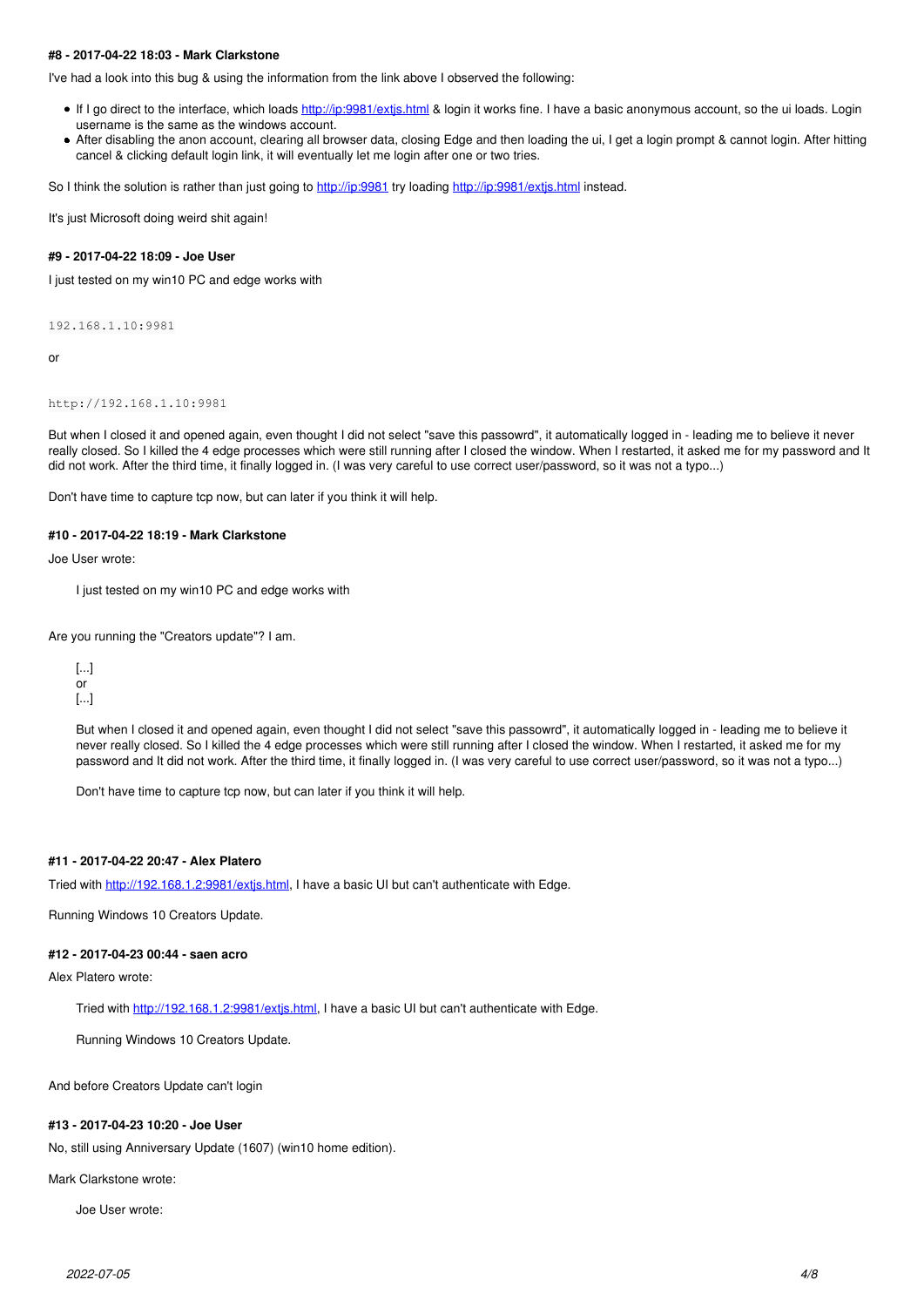I just tested on my win10 PC and edge works with

Are you running the "Creators update"? I am.

[...] or [...]

But when I closed it and opened again, even thought I did not select "save this passowrd", it automatically logged in - leading me to believe it never really closed. So I killed the 4 edge processes which were still running after I closed the window. When I restarted, it asked me for my password and It did not work. After the third time, it finally logged in. (I was very careful to use correct user/password, so it was not a typo...)

Don't have time to capture tcp now, but can later if you think it will help.

## **#14 - 2017-04-23 16:34 - Jaroslav Kysela**

If you have any problems, log the network traffic (see comment 3) and eventually provide the contents of CFGDIR/accesscontrol and CFGDIR/passwd, otherwise I cannot help you.

# **#15 - 2017-04-23 17:40 - Mark Clarkstone**

I've done a bit more testing with HTTP Digest off & experience some weird stuff that may be related to this, it could also be related to a commit I made that changes the "Default Login" link to /logout :(.

If you login by going to [http://ip:port,](http://ip:port) which prompts you, you're able to login. The problem comes when you click logout, you're prompted to login again, this is sent to<http://ip:port/logout> which won't accept anything at all. Most people naturally would click the "Default Login" link on the error page, which of course is a link to /logout!! So we're basically going round in circles :p

The same thing happens with Edge, IE & Chrome..

## **#16 - 2017-04-23 22:23 - saen acro**

There is very strange redirecting used if **curl** used ex.

```
curl http://192.168.1.222:9981
<!DOCTYPE HTML PUBLIC "-//IETF//DTD HTML 2.0//EN">
<HTML><HEAD>
<TITLE>Redirect</TITLE>
</HEAD><BODY>
Please follow <a href="extjs.html">extjs.html</a>
</BODY></HTML>
curl http://192.168.1.222:9981/playlist
<!DOCTYPE HTML PUBLIC "-//IETF//DTD HTML 2.0//EN">
<HTML><HEAD>
<TITLE>Redirect</TITLE>
</HEAD><BODY>
Please follow <a href="/playlist/channels">/playlist/channels</a>
```
</BODY></HTML>

```
curl http://192.168.1.222:9981/xmltv
<!DOCTYPE HTML PUBLIC "-//IETF//DTD HTML 2.0//EN">
<HTML><HEAD>
<TITLE>Redirect</TITLE>
</HEAD><BODY>
Please follow <a href="/xmltv/channels">/xmltv/channels</a>
</BODY></HTML>
```
#### and if security used

curl http://x.x.biz:9981/ <!DOCTYPE HTML PUBLIC "-//IETF//DTD HTML 2.0//EN"> <HTML><HEAD> <TITLE>401 Unauthorized</TITLE> </HEAD><BODY> <H1>401 Unauthorized</H1> <P><A HREF="/logout">Default Login</A></P></BODY></HTML>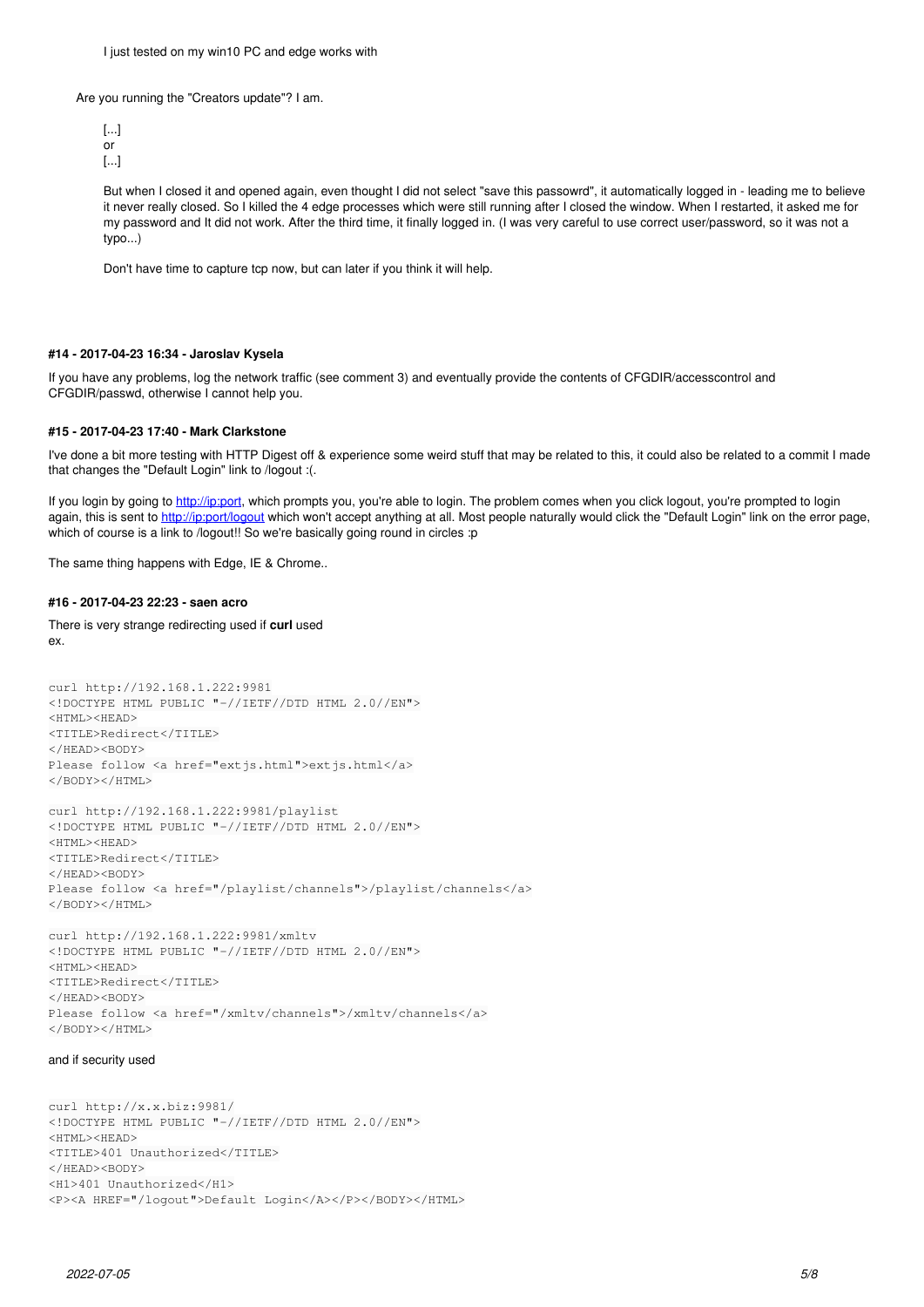#### **#17 - 2017-04-23 22:30 - saen acro**

curl http://192.168.1.222:9981/logout <!DOCTYPE HTML PUBLIC "-//IETF//DTD HTML 2.0//EN"> <HTML><HEAD> <TITLE>Redirect</TITLE> </HEAD><BODY> Please follow <a href="/">/</a> </BODY></HTML>

# **#18 - 2017-04-23 22:32 - saen acro**

security used

curl http://x.x.biz:9981/logout <!DOCTYPE HTML PUBLIC "-//IETF//DTD HTML 2.0//EN"> <HTML><HEAD> <TITLE>401 Unauthorized</TITLE> </HEAD><BODY> <H1>401 Unauthorized</H1> <P><A HREF="/logout">Default Login</A></P></BODY></HTML>

#### ps.

is there a option to have at less 20 min to edit post

# **#19 - 2017-04-23 22:47 - saen acro**

p.p.s.

:9981/playlist :9981/xmltv

this links are free to all, were are **security**

# **#20 - 2017-04-24 00:03 - saen acro**

Error reported by Edge

```
HTML1524
"Invalid DOCTYPE. The shortest valid doctype is "<!DOCTYPE html>"."
```
with is html5 error

#### **#21 - 2017-04-24 18:25 - Jaroslav Kysela**

To all: it would be good, if you can test latest - v4.3-11-gaec09b6 . I put many fixes for MS browsers inside.

@saen acro: /playlist , /xmltv returns correctly 401 after redirect, if there are no anonymous access:

```
$ LC_ALL=C wget -O a.txt http://localhost:9981/xmltv
--2017-04-24 18:24:38--  http://localhost:9981/xmltv
Resolving localhost (localhost)... ::1, 127.0.0.1
Connecting to localhost (localhost)|::1|:9981... connected.
HTTP request sent, awaiting response... 302 Found
Location: /xmltv/channels [following]
--2017-04-24 18:24:38--  http://localhost:9981/xmltv/channels
Connecting to localhost (localhost)|::1|:9981... connected.
HTTP request sent, awaiting response... 401 Unauthorized
```

```
Username/Password Authentication Failed.
```
## **#22 - 2017-04-24 19:28 - Mark Clarkstone**

Jaroslav Kysela wrote:

.. snip ..

4.3-11 working great here on Chrome & Edge!

# **#23 - 2017-04-24 19:38 - saen acro**

Jaroslav Kysela wrote: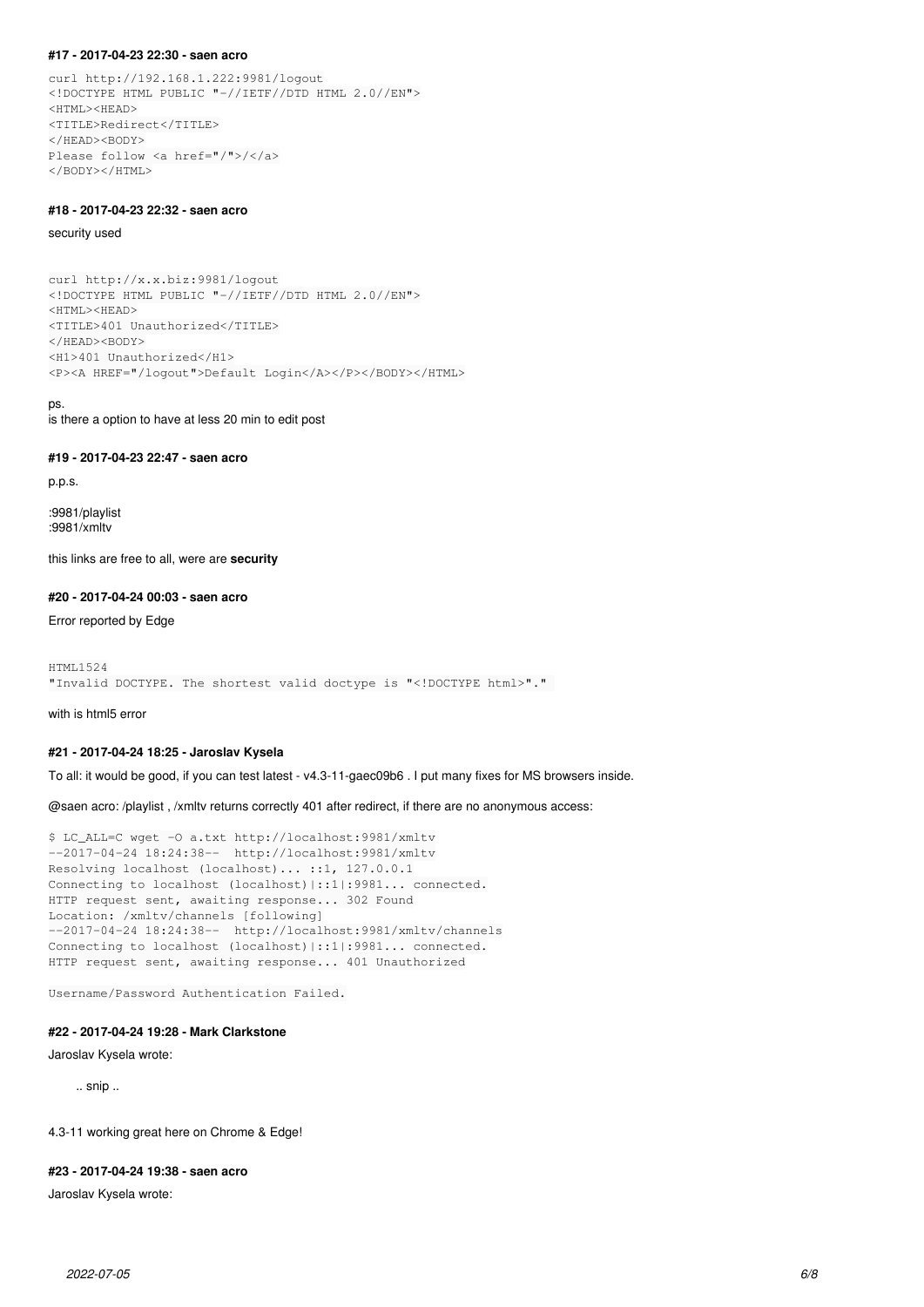@saen acro: /playlist , /xmltv returns correctly 401 after redirect, if there are no anonymous access:

But this add one more cycle to logic, and it multiply load if bruteforce used!

#### **#24 - 2017-04-24 20:55 - Alex Platero**

Jaroslav Kysela wrote:

To all: it would be good, if you can test latest - v4.3-11-gaec09b6 . I put many fixes for MS browsers inside.

@saen acro: /playlist , /xmltv returns correctly 401 after redirect, if there are no anonymous access:

[...]

Still not being able to login for me with 4.3-15~g95bbbfde9. Same exact issue, login credentials loop.

#### **#25 - 2017-04-24 21:17 - Jaroslav Kysela**

I found another issue with my older and slower laptop. Could you try v4.3-16-g137934b ?

### **#26 - 2017-04-24 21:29 - Mark Clarkstone**

*- File 2017-04-24\_20-23-37.gif added*

Jaroslav Kysela wrote:

..

Still working fine here..

2017-04-24\_20-23-37.gif

## **#27 - 2017-04-24 22:42 - Alex Platero**

Jaroslav Kysela wrote:

I found another issue with my older and slower laptop. Could you try v4.3-16-g137934b ?

Tried with 4.3-16, the issue persists.

### **#28 - 2017-04-24 22:58 - Alex Platero**

Alex Platero wrote:

Jaroslav Kysela wrote:

I found another issue with my older and slower laptop. Could you try v4.3-16-g137934b ?

Tried with 4.3-16, the issue persists.

And for the record... same issue occurs when I try to login to my oscam webui with Edge :/

# **#29 - 2017-04-24 23:20 - saen acro**

With 4.3-16~g137934b i can login **but** Somehow Edge take Windows login user and try with it in my case I use user **saen** but when try to login Edge put my online login email as user (where **saen** are furst 4 simbols) when use other account it login still error HTML1527

# **#30 - 2017-05-09 15:53 - Alex Platero**

Just for the record, same behaviour when trying to login with Safari from an iPhone 6S running iOS 10.3.1.

#### **#31 - 2017-05-10 18:57 - Alex Platero**

Problem solved, at least in my case.

Seems like users created with earlier versions of tvh (i'm using it from around 3 years ago I think, and always making an update vía yaourt) are